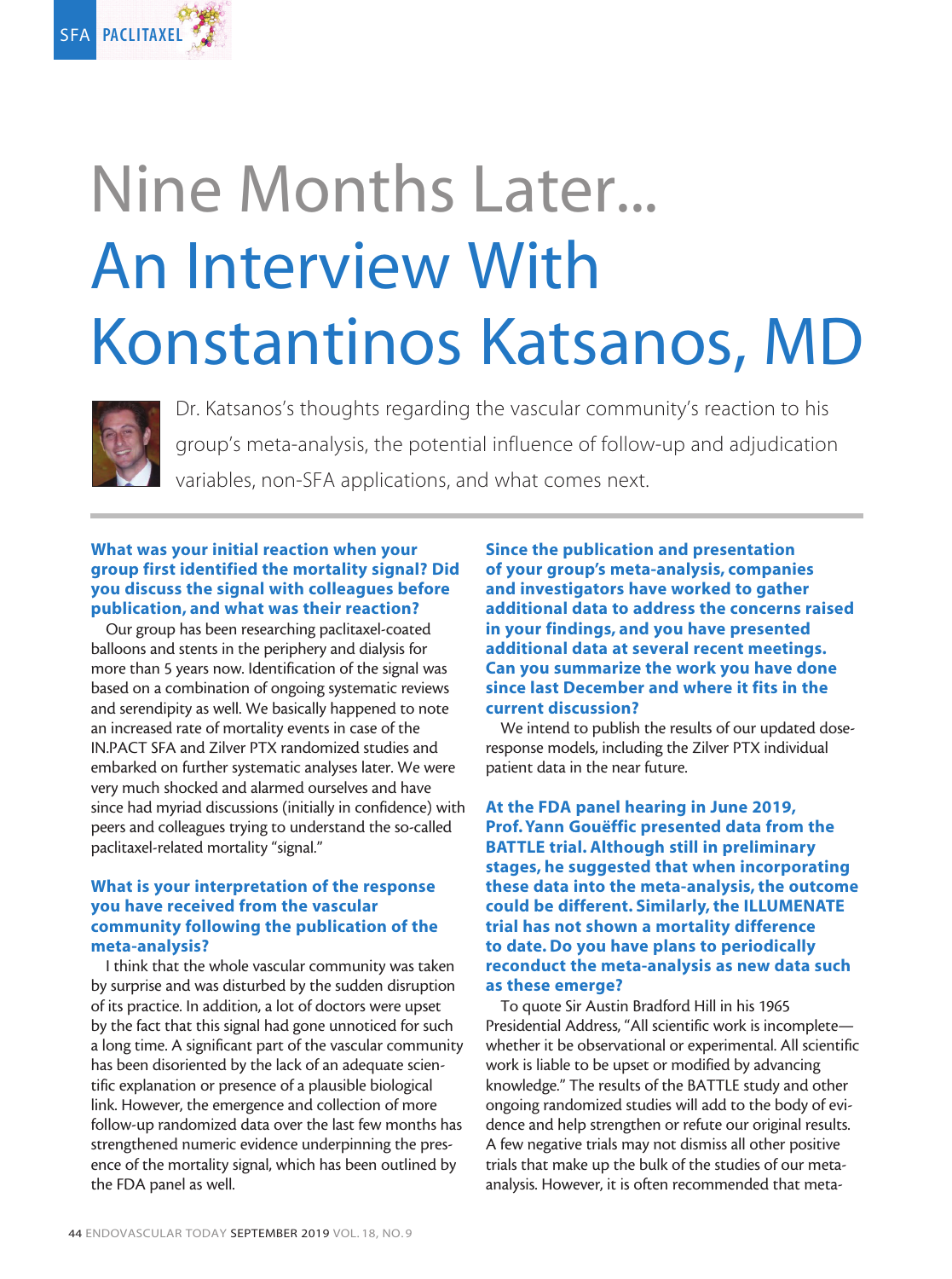analyses are updated every few years to represent contemporary science and inform current medical practice.

#### What should we expect in terms of future presentations and publications from your group in this ongoing area of study?

We are continuously monitoring and analyzing old and new data in the lower limbs and in other vascular territories as well. Unfortunately, we cannot disclose the findings of our most recent analyses until they are published in major peer-reviewed journals.

#### What do you believe is the impact of the relatively high rate of loss to follow-up and incomplete data in the randomized trials that comprised much of the meta-analysis? Is there any concern that this might introduce bias into the analysis?

Incomplete follow-up may indeed severely compromise the internal validity of randomized controlled trials by interfering with the ascertainment of outcomes of interest. This is of utmost importance, especially when the reasons for unavailability of patient data are associated with the outcome of interest, which may apply when examining secondary endpoints such as patient mortality (ie, if someone dies, there is increased chance that the patient may be registered as lost to follow-up if the event is not formally communicated to the study team). However, in our meta-analysis, average dropout rates were similar between study groups, and updated numeric analyses by the FDA did not materially change the direction or consistency of our original meta-analysis.

# What role do you think the nature of event adjudication played in the outcomes of the trials? How can this be addressed, either retrospectively with existing data or prospectively in new trials?

All-cause mortality is the hardest and clearest of all endpoints. Patients are either dead or alive. Interrogating cause of death may introduce inadvertent bias. For example, oncology trials taught us that there are major inconsistencies between disease-specific and all-cause mortality in randomized cancer screening trials. Because all-cause mortality is not affected by bias in classifying the cause of death, it is the preferred outcome measure when interpreting the results of safety analyses, such as in our case.

# Your meta-analysis findings have raised a critical potential safety concern but provided no clarity on the mechanism of action or causality. What further research will be required to establish whether paclitaxel

# itself is the cause of the increased mortality signal and, if it is, the mechanism of action?

The results of our meta-analysis have identified a potential causal link between paclitaxel and increased all-cause death. The term "causal" applies here because, by design, randomized controlled trials address causality and not association. However, we do not know whether this is a direct paclitaxel-mediated biologic effect or an indirect result of the different natural histories of the paclitaxel patient arms (less target lesion revascularization, different medications and follow-up, etc). To quote Sir Bradford Hill again, "What is biologically plausible depends upon the biological knowledge of the day." I guess we just do not know.

# Do you personally believe that paclitaxel is the cause of the increased mortality rate, and if so, what is your own theory about the possible mechanism of action?

We have some working hypotheses, but it is still too early to discuss these publicly. However, paclitaxel has been unquestionably linked with higher rates of distal embolization that may lead to foot amputations and local vessel toxicity (eg, aneurysms).

# In other types of drug toxicity, we see a predictable spike in one particular type of death, such as cardiovascular disease or malignancy. If locally delivered paclitaxel is causing increased mortality, why is it that one increased mortality type has not been observed?

I do not know. This is an interesting question that pertains to potential—currently unknown—mechanisms of systemic effects.

## What did you think of the most recent communication from the FDA on August 7, 2019?

I think that it is objective and balanced, it represents current knowledge, and it definitely serves public trust and safety.

## What do you think about using paclitaxel in patients with critical limb ischemia (CLI) or dialysis access failure?

Those are completely different patient populations in terms of expected endpoints and background comorbidities. They both represent particularly more morbid patient groups with high recurrence of vessel restenosis and increased risk of adverse cardiovascular events. However, the availability of large-scale randomized evidence is also limited; hence, I would not draw any parallels with our meta-analysis—at least not yet.